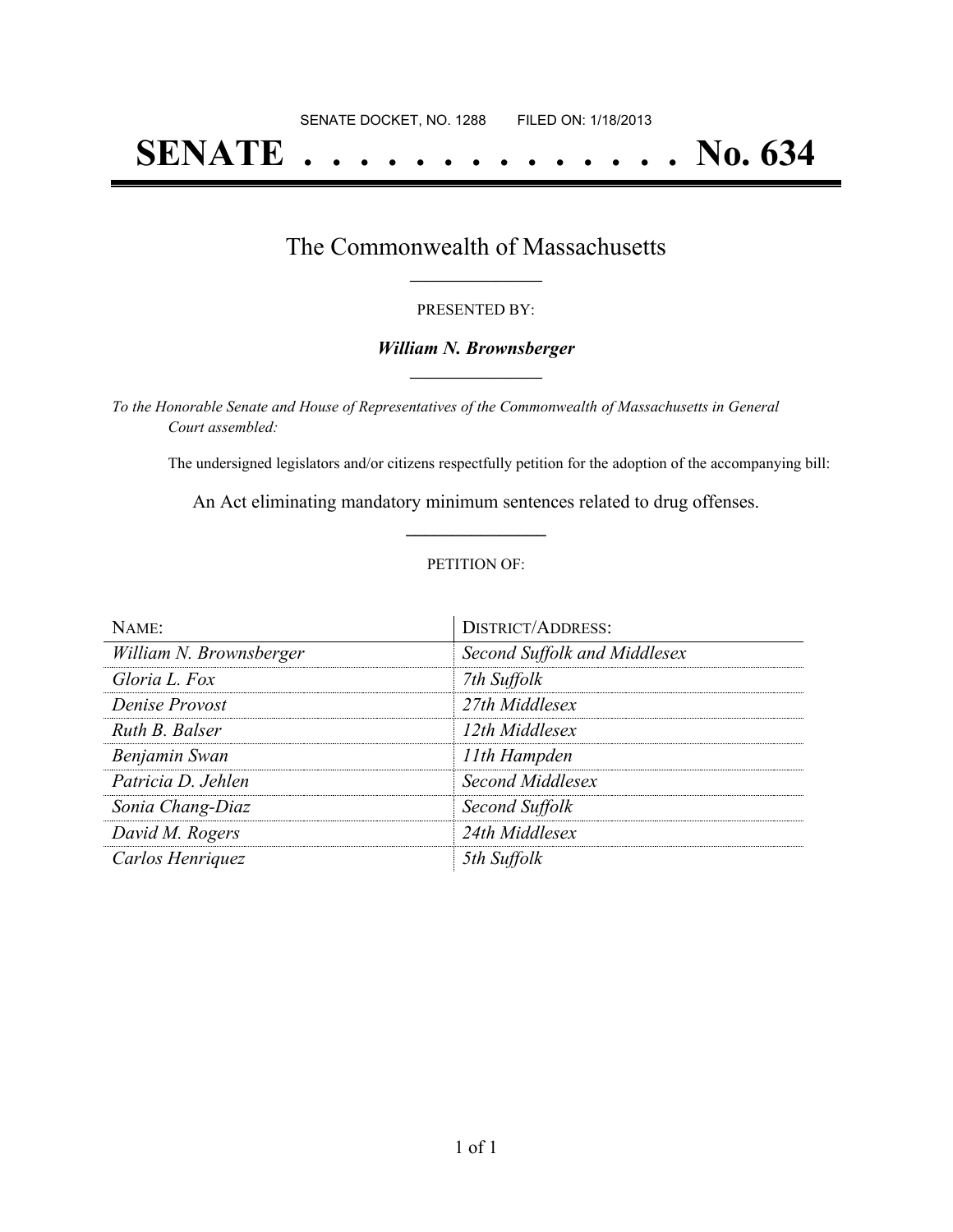## SENATE DOCKET, NO. 1288 FILED ON: 1/18/2013 **SENATE . . . . . . . . . . . . . . No. 634**

By Mr. Brownsberger, a petition (accompanied by bill, Senate, No. 634) of William N. Brownsberger, Gloria L. Fox, Denise Provost, Ruth B. Balser and other members of the General Court for legislation relative to mandatory minimum sentences related to drug offenses. The Judiciary.

## The Commonwealth of Massachusetts

**\_\_\_\_\_\_\_\_\_\_\_\_\_\_\_ In the Year Two Thousand Thirteen \_\_\_\_\_\_\_\_\_\_\_\_\_\_\_**

An Act eliminating mandatory minimum sentences related to drug offenses.

Be it enacted by the Senate and House of Representatives in General Court assembled, and by the authority *of the same, as follows:*

1 SECTION 1. Section 32 of chapter 94C of the General Laws, as appearing in the 2010 2 Official Edition, is hereby amended by

- 3 (a) Striking out the words "less than one thousand nor" in subsection (a);
- 4 (b) Striking out the words "less than five nor" in subsection (b) and further striking 5 the second sentence in said subsection;
- 6 (c) Repealing subsection (c).
- 7 SECTION 2. Section 32A of said chapter 94C, as so appearing, is hereby amended by
- 8 (a) Striking out the words "less than one thousand nor" in subsection (a);
- 9 (b) Striking out the words "less than three nor" in subsection (b) and further striking 10 the second sentence in said subsection;
- 11 (c) Striking out the words "less than two and one-half nor" and the words "less than 12 one nor" in subsection (c) and further striking the second sentence in said subsection;
- 13 (d) Striking out the words "less than five nor" and further the words "less than two 14 thousand five hundred nor" and further the words "but not in lieu of the mandatory minimum 15 term of imprisonment, as established herein";
- 16 (e) Repealing subsection (e).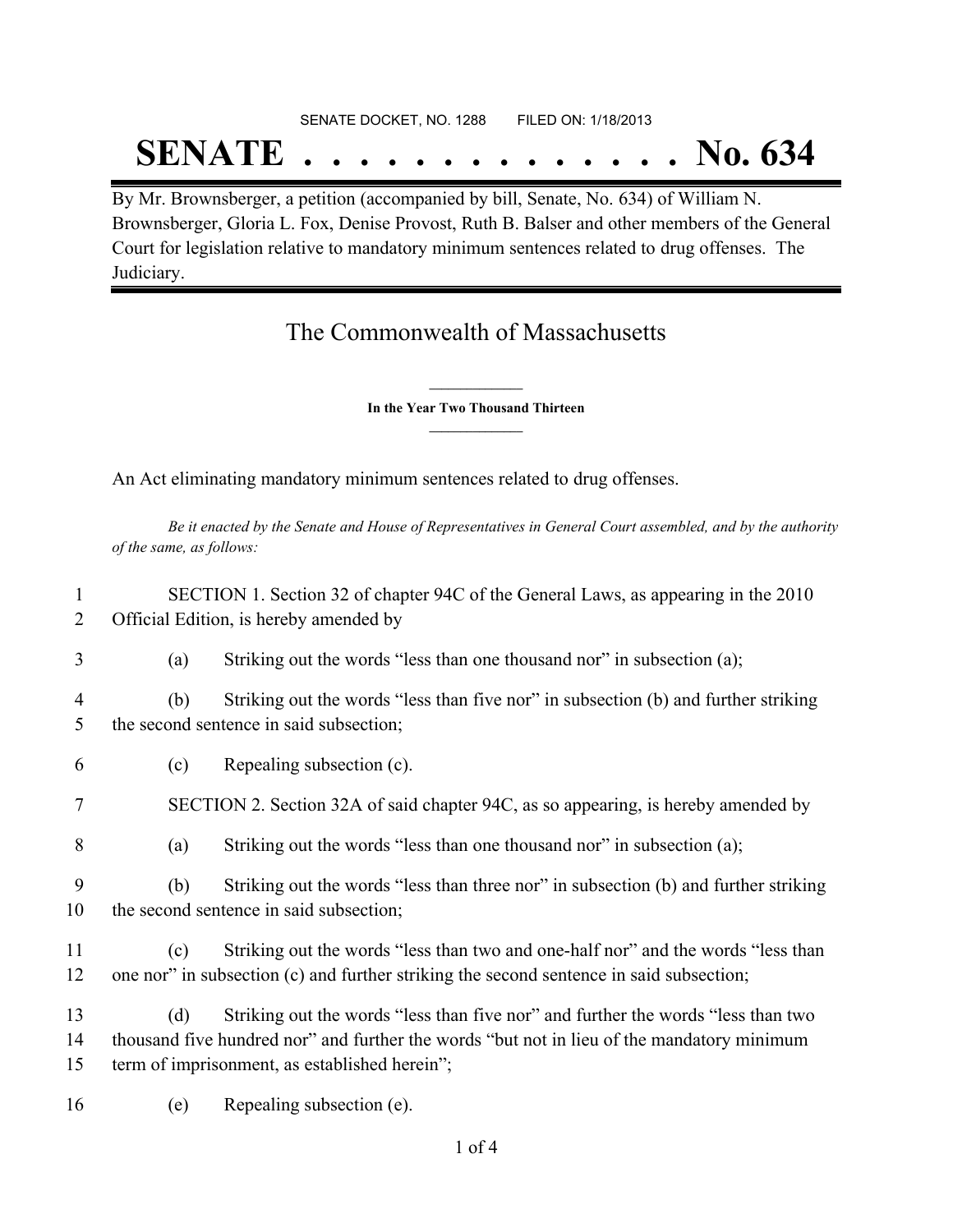| 17       | SECTION 3. Section 32B of said chapter 94C, as so appearing, is hereby amended by                                                                                                  |
|----------|------------------------------------------------------------------------------------------------------------------------------------------------------------------------------------|
| 18       | Striking out the words "less than five hundred nor" in subsection (a);<br>(a)                                                                                                      |
| 19<br>20 | Striking out the words "less than two and one-half nor" and the words "less than<br>(b)<br>two nor" in subsection (b) and further striking the second sentence of said subsection; |
| 21       | Repealing subsection (c).<br>(c)                                                                                                                                                   |
| 22       | SECTION 4. Section 32C of said chapter 94C, as so appearing, is hereby amended by                                                                                                  |
| 23       | Striking out the words "less than five hundred nor" in subsection (a);<br>(a)                                                                                                      |
| 24<br>25 | Striking out the words "less than one nor" and further the words "less than one<br>(b)<br>thousand nor" in subsection (b).                                                         |
| 26       | SECTION 5. Section 32D of said chapter 94C, as so appearing, is hereby amended by                                                                                                  |
| 27       | Striking out the words "less than two hundred and fifty nor" in subsection (a);<br>(a)                                                                                             |
| 28       | (b)<br>Striking out the words "less than five hundred nor" in subsection (b).                                                                                                      |
| 29<br>30 | SECTION 6. Subsection (a) of section 32E of said chapter 94C, as so appearing, is<br>hereby amended by                                                                             |
| 31<br>32 | Striking out the words "less than two and one-half nor" and the words "less than<br>(a)<br>one nor" in paragraph (1) and further striking the last sentence in said paragraph;     |
| 33<br>34 | Striking out the words "less than three nor" in paragraph (2) and further striking<br>(b)<br>the last sentence in said paragraph;                                                  |
| 35<br>36 | Striking out the words "less than five nor" in paragraph (3) and further striking<br>(c)<br>the last sentence in said paragraph;                                                   |
| 37<br>38 | (d)<br>Striking out the words "less than ten nor" in paragraph (4) and further striking the<br>last sentence in said paragraph.                                                    |
| 39<br>40 | SECTION 7. Subsection (b) of section 32E of said chapter 94C, as so appearing, is<br>hereby amended by                                                                             |
| 41<br>42 | Striking out the words "less than three nor" in paragraph (1) and further striking<br>(a)<br>the last sentence in said paragraph;                                                  |
| 43<br>44 | Striking out the words "less than five nor" in paragraph (2) and further striking<br>(b)<br>the last sentence in said paragraph;                                                   |
|          |                                                                                                                                                                                    |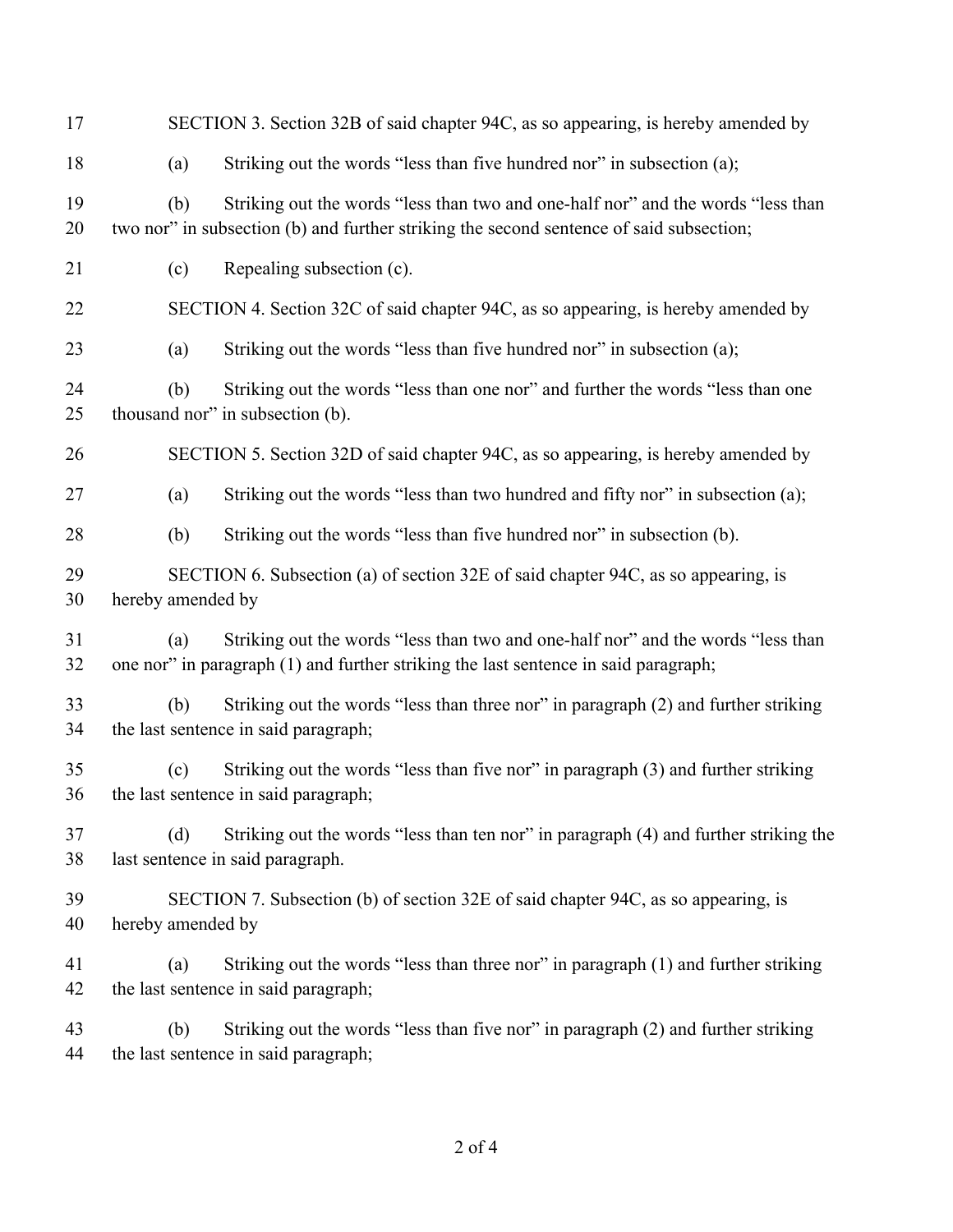(c) Striking out the words "less than ten nor" in paragraph (3) and further striking the last sentence in said paragraph; (d) Striking out the words "less than fifteen nor" in paragraph (4) and further striking the last sentence in said paragraph. SECTION 8. Subsection (c) of section 32E of said chapter 94C, as so appearing, is hereby amended by (a) Striking out the words "less than five nor" in paragraph (1) and further striking the last sentence in said paragraph; (b) Striking out the words "less than seven nor" in paragraph (2) and further striking the last sentence in said paragraph; (c) Striking out the words "less than ten nor" in paragraph (3) and further striking the last sentence in said paragraph; (d) Striking out the words "less than fifteen nor" in paragraph (4) and further striking the last sentence in said paragraph. SECTION 9. Subsection (d) of section 32E of said chapter 94C is hereby repealed. SECTION 10. Section 32G of said chapter 94C, as so appearing, is hereby amended by striking out the words "less than two hundred and fifty nor." SECTION 11. Section 32H of said chapter 94C, as so appearing, is hereby amended by (a) Striking out the words "paragraph (b) of section thirty-two, paragraphs (b), (c) and (d) of section thirty-two A, paragraph (b) of section thirty-two B, sections thirty-two E" and the words "and thirty-two J" in the first paragraph; (b) Striking out the word "sections" in the first paragraph and inserting in place thereof the word:- "section"; (c) Repealing the second paragraph of said section. SECTION 12. Section 32I of said chapter 94C, as so appearing, is hereby amended by (a) Striking out the words "less than one nor" and the words "less than five hundred 71 nor" in subsection (a); (b) Striking out the words "less than three nor" and the words "less than one thousand nor" in subsection (b); (c) Striking out the words "less than fifty nor" in subsection (c).